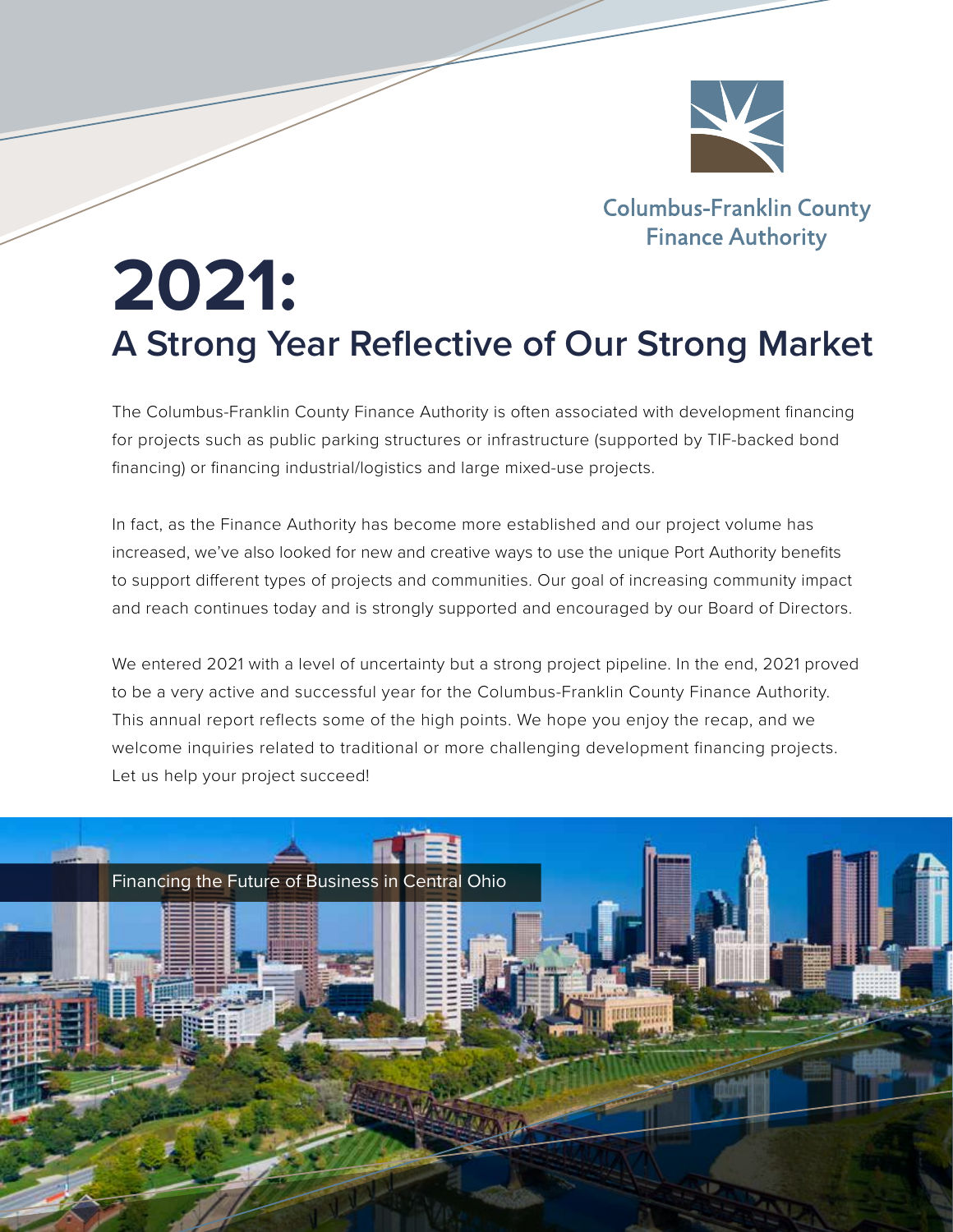# **A Busy Year**

In 2021, CFFA provided \$587.42 million in development financing – *double* the total for the previous year. "Over a half billion dollars in development financing in a year like 2021 is reflective of the Columbus Region's appeal and resiliency," said CFFA President Jean Carter Ryan. "I don't know that we've ever seen so many construction cranes over our skyline, and that's exciting for the future."

Our project volume, offerings, and the types of projects we supported continued to expand. Some 2021 "firsts" included projects in Fairfield, Knox, and Madison Counties; tax-exempt PACE financing for Alvis (nonprofit); a construction loan for industrial cold storage; and a small business loan for manufacturing equipment.

# **Affordable Housing**

Housing, particularly affordable housing, remains a community priority. In 2021 we were pleased to support:

- • **Crossline**, a mixed-use development at 300 E. 5th Avenue.
- **The Shiloh Baptist Church** partnership with the **Kelley Companies** to create an exciting new apartment development in Columbus' King-Lincoln Bronzeville neighborhood.
- **Vera on Broad** at 366 E. Broad Street.
- **Danbury Senior Living** in Knox County to support that community's desire for more housing of all kinds.

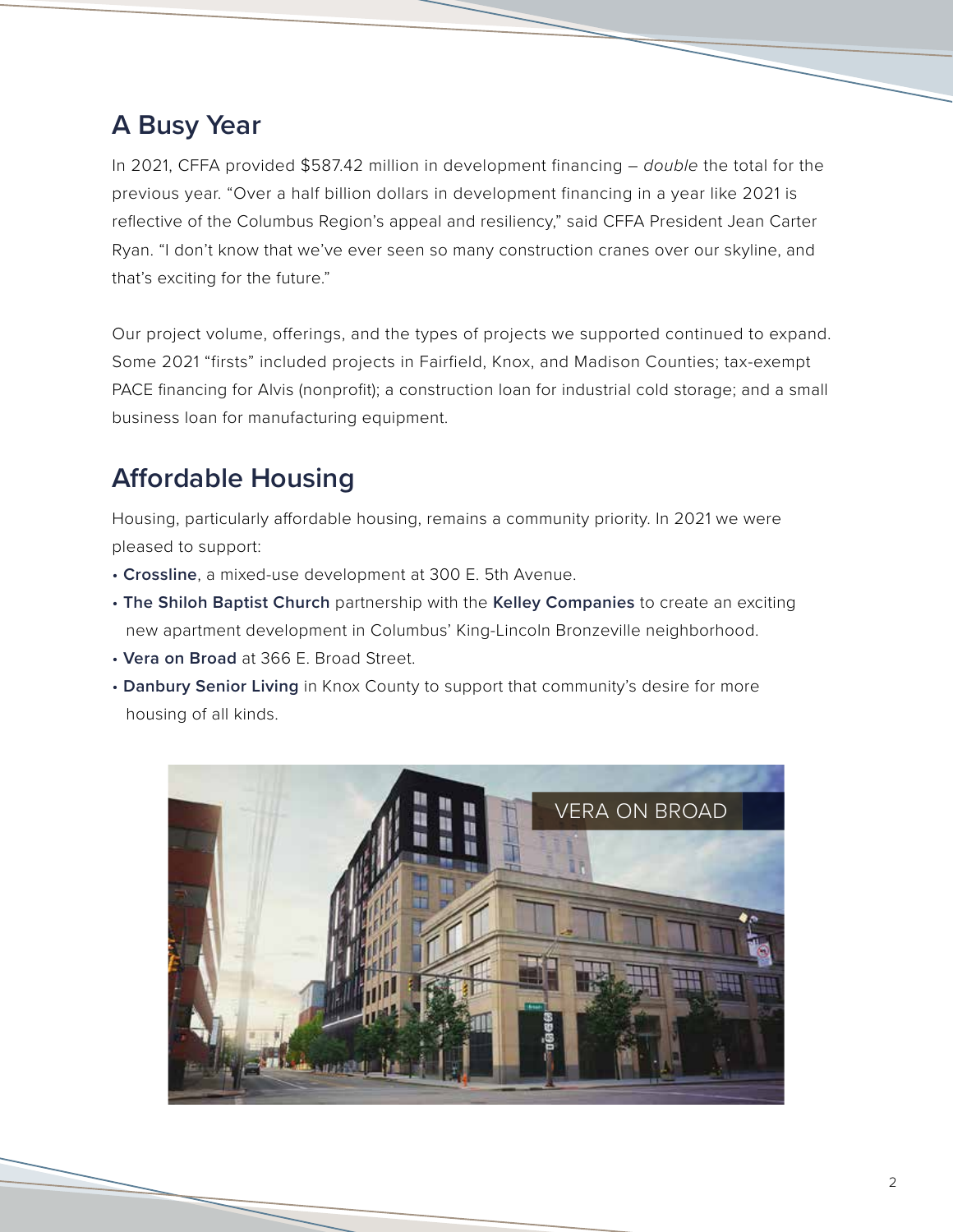## **Property Accessed Clean Energy (PACE) Financing**

Embracing the importance of sustainability to our community, CFFA launched a PACE loan program in 2015.

In 2021, and for the first time in Ohio, we provided tax-exempt PACE financing to 501(c)3 **Alvis, Inc.**, as a source in their capital stack for their expanded and renovated campus.



Franklin County continued its commitment to the PACE

financing program by providing an additional **\$1 million in grant funds** for the Finance Authority's Commercial PACE financing program. The County's support enables us to offer the current rate of 4.5% for energy efficiency loans under \$2 million in Franklin County. Projects may include energy efficient renovation, new construction, or on-site renewables such as solar.

# **COLUMBÚS REGIONAL Energy Specia Improvement District**

We also provided program management services to the **Columbus Regional Energy Special Improvement District (ESID)**. The ESID was established to enable Property Assessed Clean Energy Financing in our

market. The Finance Authority remains the only public entity offering PACE financing in Central Ohio. In 2021, the ESID approved 13 PACE projects located in Columbus, Grandview Heights, Dublin, and Gahanna. The estimated average annual energy savings for all projects was \$47,000. Improvements undertaken included solar installations and building energy efficiency improvements.

#### **Increased Capacity**

**JobsOhio**, recently hailed for its efforts to attract the historic Intel investment to the Columbus Region, partnered with six qualified **Ohio Port Authorities** (including CFFA) that sponsor five regional investment-grade bond funds to establish the \$50 million **JobsOhio debt service reserve**. Growing the **Central Ohio Regional Bond Fund** reserve is critical to maintaining and enhancing the bond fund's credit rating as well as expanding bonding capacity. Investments made into the reserve yield exponential returns in available development financing.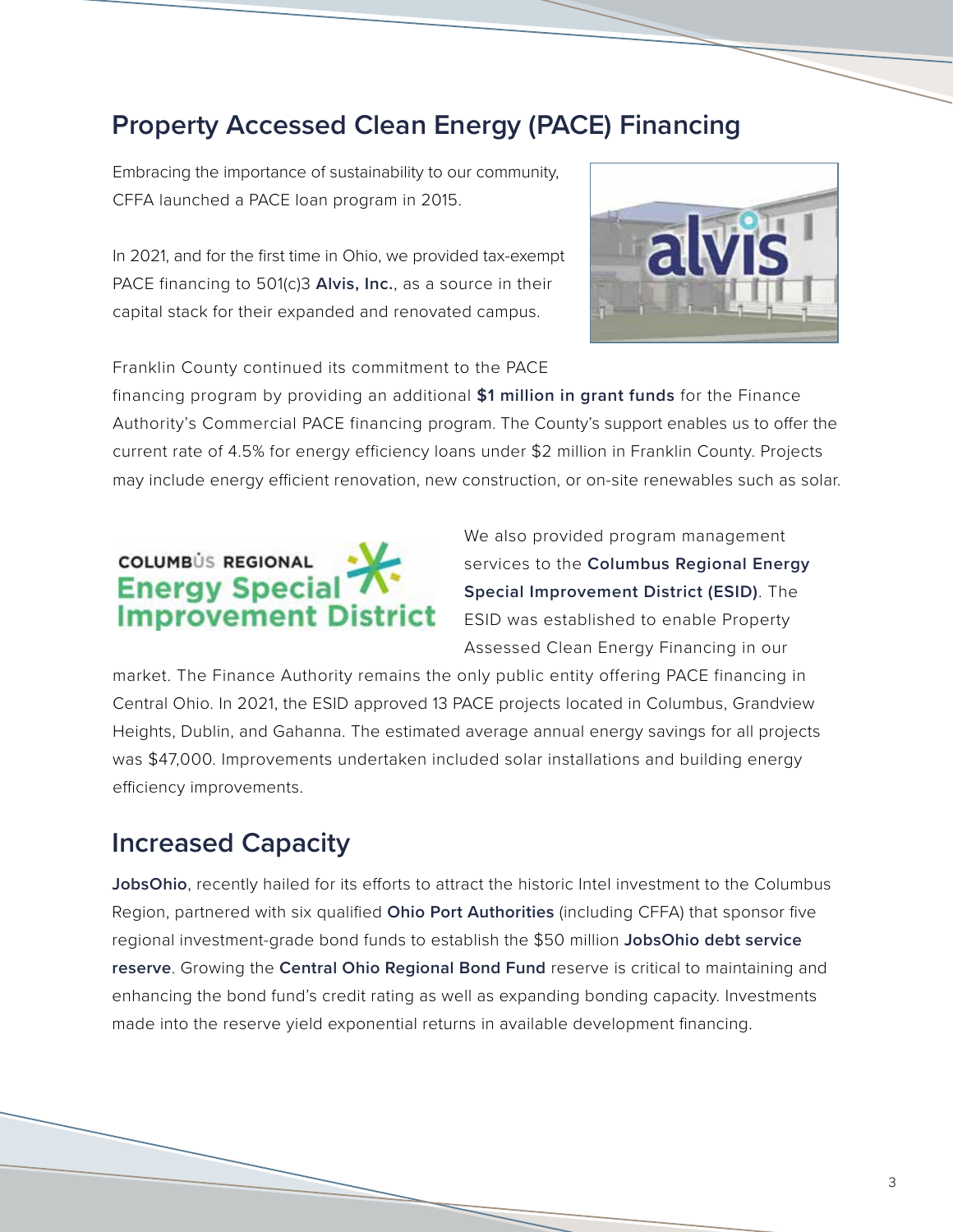## **Neighborhood Improvement & Small Business Loans**

We're proud to report on activity in our Neighborhood Improvement & Small Business Loan program. Compared to our other programs, these loans are relatively small, but can have a big impact on nonprofits, small businesses, and neighborhoods. Since being approved by our Board in late 2020, we've issued two Neighborhood Improvement & Small Business Loans. The first was to Community Development For All People in 2020. The second was to **Distinctive Kitchen & Bath** in 2021; the 2.5% loan was used for the acquisition and installation of industrial cranes in their new facility near John Glenn International Airport.



## **Staff Update**

From a staffing standpoint, we bid farewell and best wishes to Jeremy Druhot and welcomed Lynda Grant, Compliance and Administration Officer.

As we kick off a new year, we express our gratitude to the CFFA Board of Directors, our clients, community partners, and support organizations. Let's make 2022 even greater!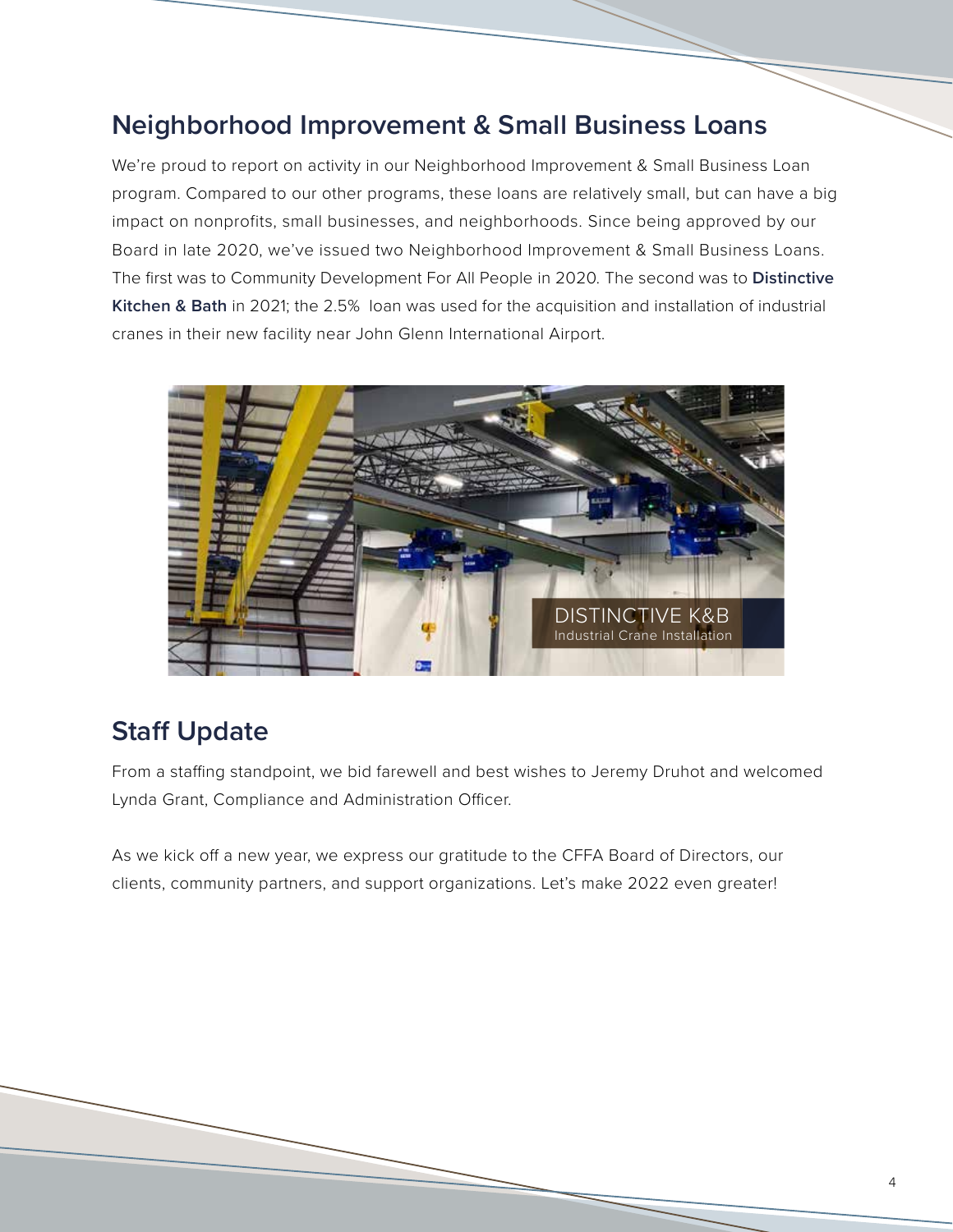| • 4th & 5th<br>• Grandview Yard<br>PROJECTS<br>• Alvis<br>• Gravity 2<br>• Arlington Gateway<br>• Hamilton Woods<br>• Canal Crossing<br>• Imagine Schools Groveport<br>• Crossline<br>• Imagine Schools Sullivant<br>• Crystal Clinic<br>• Jeffrey Park<br>• Danbury Mt. Vernon<br>• Lyra Road TIF<br>• Distinctive Surfaces<br>• Pizzuti West Jefferson | • Quarry Lofts<br>• Quarry Trails<br>• Rickenbacker Cold Storage<br>• Rickenbacker Industrial Center<br>• Scioto Peninsula<br>• Stoneridge<br>• Vera on Broad                                |
|----------------------------------------------------------------------------------------------------------------------------------------------------------------------------------------------------------------------------------------------------------------------------------------------------------------------------------------------------------|----------------------------------------------------------------------------------------------------------------------------------------------------------------------------------------------|
| • Kaufman<br><b>NEW CLIENTS</b><br>• Crawford Hoying<br>• Nationwide Realty<br>• Tenby Partners<br>• Crystal Clinic<br>Investors<br>• Distinctive Surfaces<br>• Rockbridge<br>• Imagine Schools<br>• Trident<br>• Daimler<br>(1489 Rohr Holdings)<br>• Alvis<br>• Alterra<br>• Marker                                                                    | • Winchester 150<br>• Thrive<br>• Continental<br>• Pizzuti<br>• Kelley Companies<br>• Lemmon Development • NP Limited Partnership<br>• Finance Fund<br>• NorthPoint<br><b>REPEAT CLIENTS</b> |
| <b>COMMUNITY PARTNERS</b><br><b>City of Canal Winchester</b><br><b>Madison County</b>                                                                                                                                                                                                                                                                    |                                                                                                                                                                                              |



PROFESSIONAL **SERVICES** PARTNERS

DiPerna Advisors Squire Patton Boggs (US) LLP Bricker & Eckler Roetzel & Andress Huntington National Bank